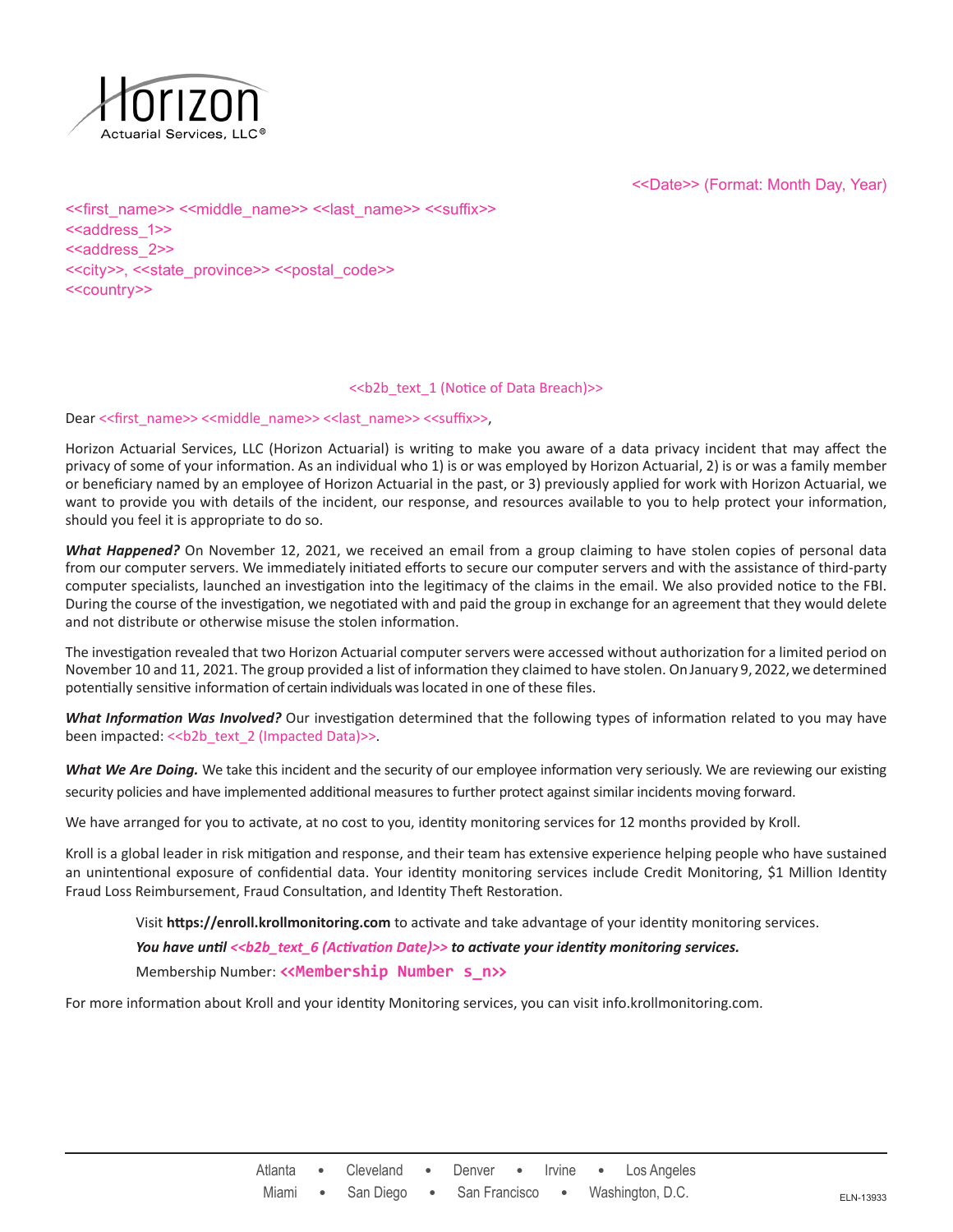If you prefer to activate these services offline and receive monitoring alerts via the US Postal Service, you may activate via Kroll's automated phone system by calling 1-888-653-0511, Monday through Friday, 8:00 a.m. to 5:30 p.m. Central time, excluding major U.S. holidays. Please have your membership number located in your letter ready when calling. Please note that to activate monitoring services, you will be required to provide your name, date of birth, and Social Security number through our automated phone system.

Additional information describing Kroll's services is included with this letter.

*What You Can Do.* We encourage you to activate the complimentary identity monitoring services and remain vigilant against incidents of identity theft and fraud by reviewing account statements and monitoring notices from any benefit plans, including any Explanation of Benefits, and free credit reports for suspicious activity and to detect errors. Please also review the information contained in the enclosed "*Steps You Can Take to Help Protect Your Information*."

*For More Information.* We understand that you may have questions about this incident that are not addressed in this letter. If you have additional questions, please contact our toll-free assistance line at 1-855-541-3574, Monday through Friday, 8:00 a.m. to 5:30 p.m. Central time, excluding major U.S. holidays. We take this incident very seriously and sincerely regret any inconvenience or concern this incident may cause you.

Sincerely,

Mark K. Lewis COO/CFO

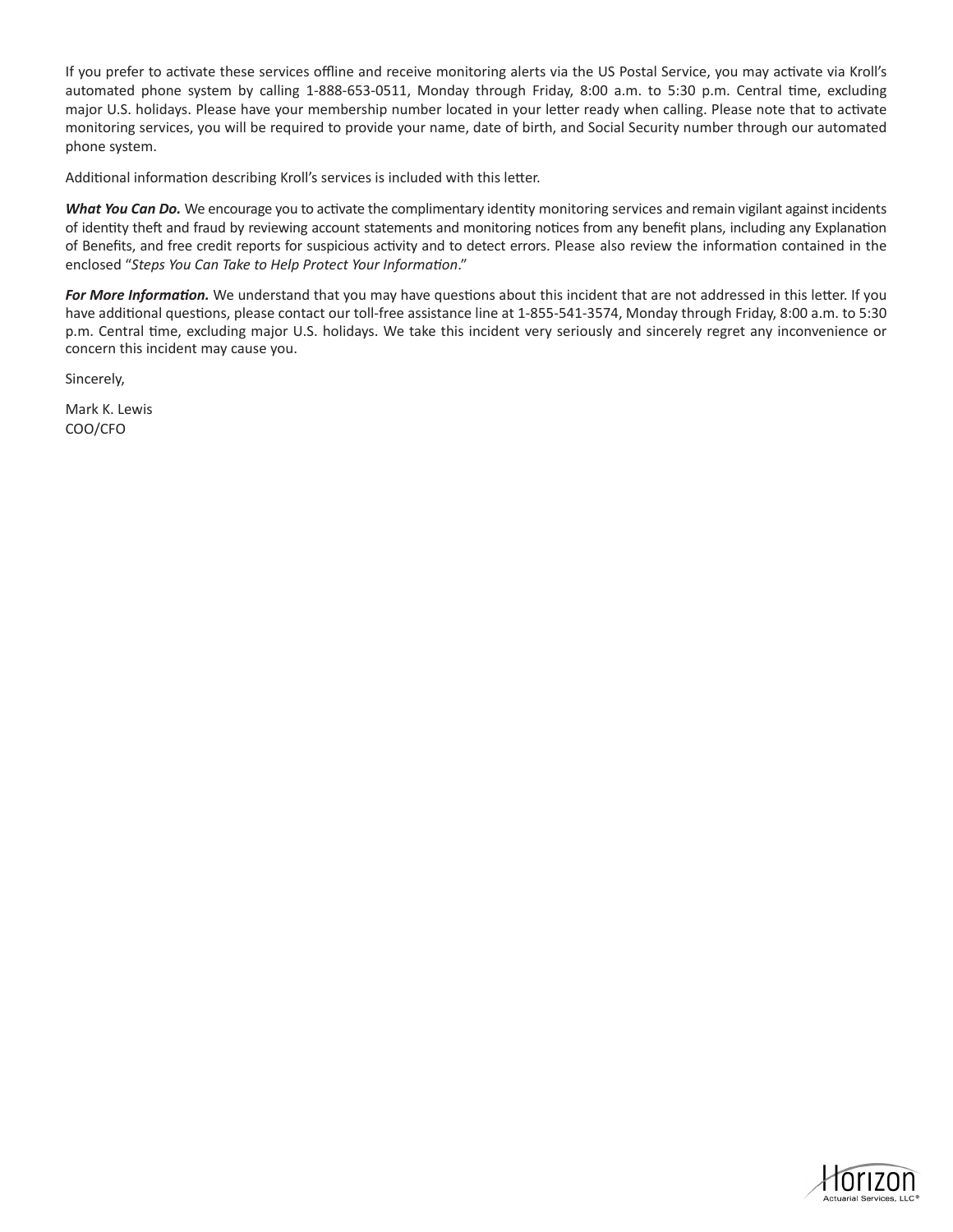# *Steps You Can Take to Help Protect Your Information*

### **ACTIVATE YOUR IDENTITY MONITORING**

You have been provided with access to the following services from Kroll:

### **Single Bureau Credit Monitoring**

You will receive alerts when there are changes to your credit data—for instance, when a new line of credit is applied for in your name. If you do not recognize the activity, you will have the option to call a Kroll fraud specialist, who will be able to help you determine if it is an indicator of identity theft.

# **\$1 Million Identity Fraud Loss Reimbursement**

Reimburses you for out-of-pocket expenses totaling up to \$1 million in covered legal costs and expenses for any one stolen identity event. All coverage is subject to the conditions and exclusions in the policy.

#### **Fraud Consultation**

You have unlimited access to consultation with a Kroll fraud specialist. Support includes showing you the most effective ways to protect your identity, explaining your rights and protections under the law, assistance with fraud alerts, and interpreting how personal information is accessed and used, including investigating suspicious activity that could be tied to an identity theft event.

#### **Identity Theft Restoration**

If you become a victim of identity theft, an experienced Kroll licensed investigator will work on your behalf to resolve related issues. You will have access to a dedicated investigator who understands your issues and can do most of the work for you. Your investigator will be able to dig deep to uncover the scope of the identity theft, and then work to resolve it.

Kroll's activation website is only compatible with the current version or one version earlier of Chrome, Firefox, Safari and Edge. To receive credit services, you must be over the age of 18 and have established credit in the U.S., have a Social Security number in your name, and have a U.S. residential address associated with your credit file.

# **MONITOR YOUR ACCOUNTS**

Under U.S. law, a consumer is entitled to one free credit report annually from each of the three major credit reporting bureaus, Equifax, Experian, and TransUnion. To order your free credit report, visit www.annualcreditreport.com or call, toll-free, 1-877-322- 8228. You may also directly contact the three major credit reporting bureaus listed below to request a free copy of your credit report.

Consumers have the right to place an initial or extended "fraud alert" on a credit file at no cost. An initial fraud alert is a 1-year alert that is placed on a consumer's credit file. Upon seeing a fraud alert display on a consumer's credit file, a business is required to take steps to verify the consumer's identity before extending new credit. If you are a victim of identity theft, you are entitled to an extended fraud alert, which is a fraud alert lasting seven years. Should you wish to place a fraud alert, please contact any one of the three major credit reporting bureaus listed below.

As an alternative to a fraud alert, consumers have the right to place a "credit freeze" on a credit report, which will prohibit a credit bureau from releasing information in the credit report without the consumer's express authorization. The credit freeze is designed to prevent credit, loans, and services from being approved in your name without your consent. However, you should be aware that using a credit freeze to take control over who gets access to the personal and financial information in your credit report may delay, interfere with, or prohibit the timely approval of any subsequent request or application you make regarding a new loan, credit, mortgage, or any other account involving the extension of credit. Pursuant to federal law, you cannot be charged to place or lift a credit freeze on your credit report. To request a security freeze, you will need to provide the following information:

- 1. Full name (including middle initial as well as Jr., Sr., II, III, etc.);
- 2. Social Security number;
- 3. Date of birth;
- 4. Addresses for the prior two to five years;
- 5. Proof of current address, such as a current utility bill or telephone bill;
- 6. A legible photocopy of a government-issued identification card (state driver's license or ID card, military identification, etc.); and
- 7. A copy of either the police report, investigative report, or complaint to a law enforcement agency concerning identity theft if you are a victim of identity theft.

Should you wish to place a fraud alert or credit freeze, please contact the three major credit reporting bureaus listed below: